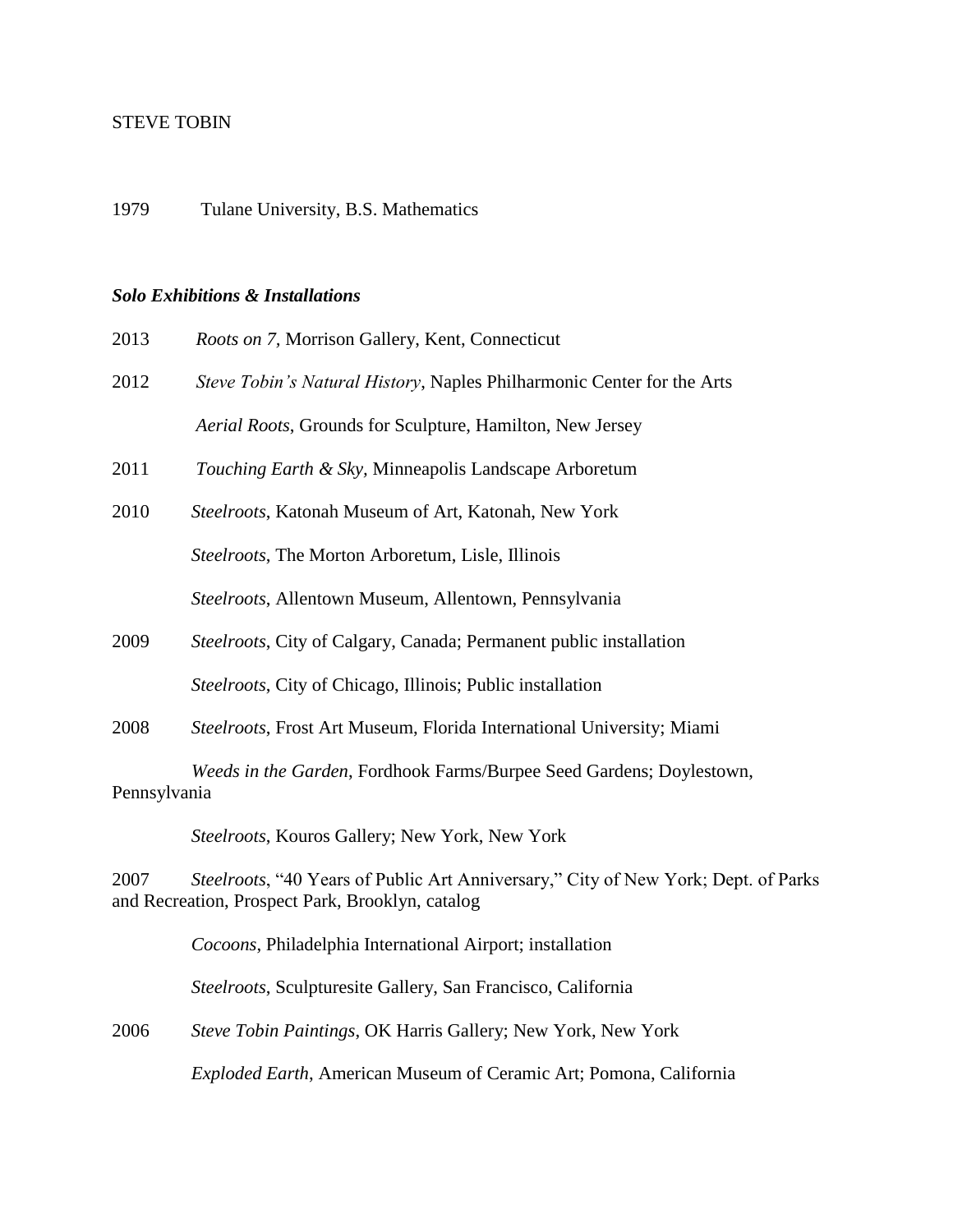*Steelroots*, Kouros Sculpture Center; Ridgefield, Connecticut

2005 *Trinity Root,* 9.11 memorial, Wall Street & Broadway; New York, New York permanent

 *Steve Tobin Paintings*, The Banana Factory; Bethlehem, Pennsylvania

 *Earth Bronzes and New Nature*, Coastal Maine Botanical Gardens; Boothbay, Maine

2004 *Roots*, Laumeier Sculpture Park; St. Louis, Missouri, installation

 *Roots*, Lincoln Park; Chicago, Illinois, installation

2003 *Lantern House*, Portland Museum of Art; Portland, Maine

 *Earth Bronzes*, College of the Atlantic; Bar Harbor, Maine

 *Earth Bronzes*, Florida International University; Miami, Florida, permanent

2002 *Tobin's Naked Earth*, George C. Page Museum, La Brea Tar Pits; Los Angeles, California (2002-2003)

 *Tobin's Naked Earth*, Los Angeles County Museum of Natural History; LosAngeles, California (2002-2003)

 *Lantern House*, George Eastman House; Rochester, New York

2001 *Earth Bronzes*, Lehigh University; Bethlehem, Pennsylvania (2001-2003)

 *Earth Bronze Trilogy – Part I*, Buschlen-Mowatt Gallery, Vancouver, Canada

2000 *Earth Bronzes*, American Museum of Natural History; New York, New York (2000- 2001)

 *African Termite Mounds*, Montefiore Park; West Harlem, New York (2000-2001)

1999 *Cocoons*, Corning Museum of Glass, Sculpture Gallery; Corning, New York (1999-

- 2001)
- 1998 *Earth Bronzes*, Fuller Museum of Art; Brockton, Massachusets, *catalog Earth Bronzes*, OK Harris Gallery; New York, New York, *catalog Earth Bronzes,* artetindustriess; New York, New York, *catalog*
- 1997 *Broadway Rive*r, New York University,Broadway Windows; New York, New York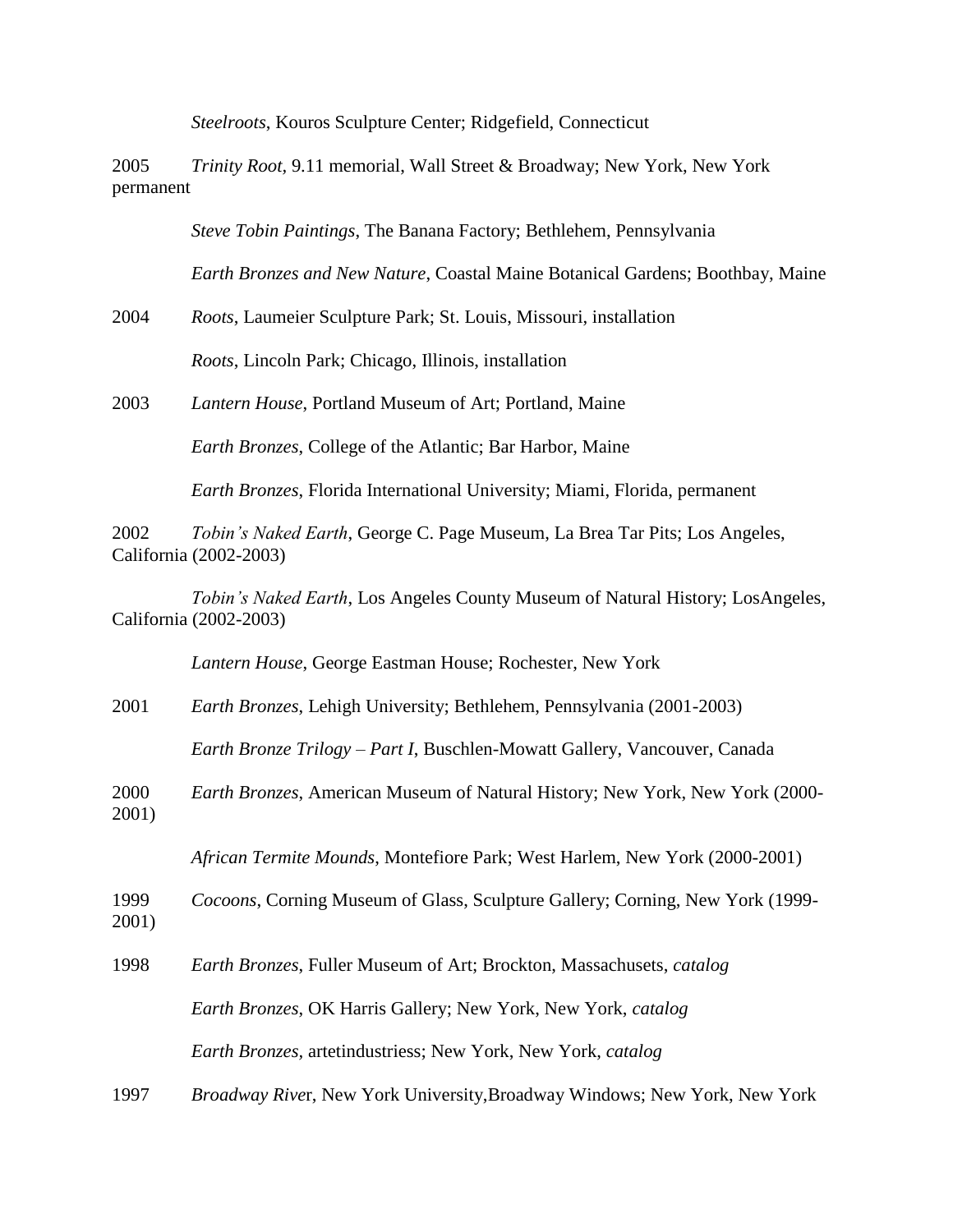1996 *Matzoh House*, Gallery B.A.I.; New York, New York

1995 *Steve Tobin: Reconstructions*, Philip and Muriel Berman Museum of Art, Urinus College; Collegeville, Pennsylvania, *catalog*

 *Peyton Wright Gallery;* Santa Fe, New Mexico

 *Bentley Gallery*; Scottsdale, Arizona

1994 *Sanske Gallery*; Zurich, Switzerland

 *Habatat Gallery*; Boca Raton, Florida

1993 *Steve Tobin at Retretti*, Retretti Art Center; Punkaharju, Finland, *catalog*

## *Group Exhibitions & Installations*

2008 *Retrospective of Permanent Collection,* Opening of Museum of Art & Design; New York, New York

2007 *Shattering Glass: New Perspectives*, The Katonah Museum of Art, Katonah, New York, *catalog*

2005 *Earth Bronzes, Spring/Summer 2005 Exhibitions*, Grounds for Sculpture; Trenton, New Jersey, *catalog* (2005-2007)

 *El Bosque (The Forest)*, Federico Silva Sculpture Museum Park; San Luis Potosi, Mexico, travelling exhibition, *catalog*

2000 *Roots,* Vancouver International Sculpture Project; Vancouver, Canada, *catalog*

 *Exploded Clay with Glass Riverbed,* Americans in Venice Exhibition, American Craft Museum; New York, New York (catalog)

## **Selected Permanent Collections**

Museum of Glass; Tacoma, Washington

American Center; Helsinki, Finland

American Craft Museum; New York, New York